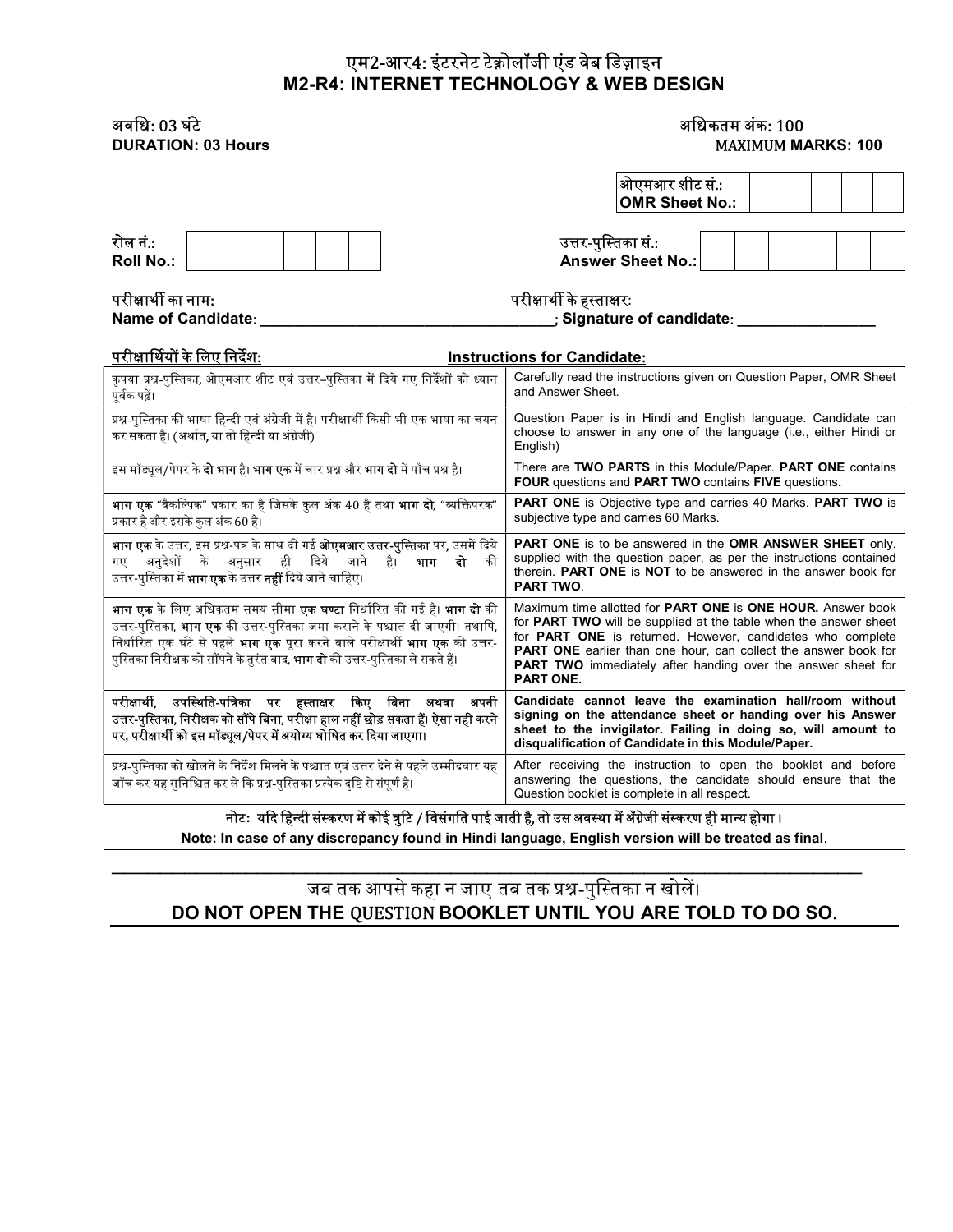### PART ONE / Hkkx ,d (Answer all the questions) /  $\frac{1}{4}$ Hkh iz'uksa ds mÙkj nsa½

1. izR;sd iz'u ds mÙkjksa ds dbZ fodYi uhps fn, x, gSaA ,d lcls mi;qDr fodYi pqusa vkSj mls fuEufyf[kr funsZ'kksa ds vuqlkj iz'u i= ds lkFk miyC/k djk, x, ^^vks,evkj\*\* mÙkj i=d esa ntZ djsaA

Each question below gives a multiple choice of answers. Choose the most appropriate one and enter in the "OMR" answer sheet supplied with the question paper, following instructions therein. (1x10)

- 1.1 लार्जेस्ट हेडिंग के लिये उपयुक्त HTML Tag है:
- A) <head>
- $B)$   $the$
- $C$ )  $\leq$  heading  $>$
- $D)$   $\langle h1 \rangle$
- Correct HTML Tag for largest heading:
- A) <head>
- $B$ )  $<$ h $6$ >
- C) <heading>
- D) <h1>
- 1.2 www किस मॉडल पर आधारित है?
- A) स्थानीय सर्वर
- B) क्लाइंट सर्वर
- C) 3-tier
- D) उपरोक्त में से कोई नहीं
- www is based on which model?
- A) local-server
- B) client-server C) 3-tier
- D) None of the above
- 1.3 वह ᮧणाली जो ᳰकसी आई पी पतेको आसानी सेयाद रखे जाने वाले नाम में बदलती है:
- A) पैकेट स्विचिंग
- B) डीएनएस
- C) डोमेन नंबरिंग प्रणाली
- D) उपरोक्त में से कोई नहीं
- The system that translates an IP address into an easier to remember name is the
- A) Packet switching
- B) DNS
- C) Domain numbering system
- D) None of the above
- 1.4 abc@dsdu.com.ईमेल पते में dsdu है:
- A) dsdu नाम के साथ किसी कारोबार में होस्ट कम्प्यूटर
- B) किसी कमर्शियल डोमेन में होस्ट कम्प्यूटर
- C) किसी कमर्शियल कारोबार में क्लाइंट कम्प्यूटर
- D) किसी कमर्शियल डॉमेन में क्लाइंट कम्प्यूटर In an email address abc@dsdu.com, dsdu is the
- A) host computer in a business with the name dsdu
- B) host computer in a commercial domain
- C) client computer in a commercial business
- D) client computer in a commercial domain
- 1.5 इंटरनेट से जुड़े अनेक उपकरणों को सूचना संप्रेषित करने के तरीकेको कहा जाता है;
- A) इंटरनेट कनेिटिवटी
- B) आई पीं एड़ेस
- C) मल्टीकास्टिंग
- D) मल्टीटास्किंग The way in which information is transmitted to multiple internet connected devices is called A) Internet connectivity
- B) IP address
- C) multicasting
- D) multitasking
- 1.6 नेटवर्क लेयर प्रोटोकॉल की पहचान के लिये पीपीपी किस ᮧोटोकॉल का उपयोग करता है?
- A) NCP
- B) ISDN
- C) LCP
- D) HDLC
	- What protocol does PPP use to identify the Network layer protocol?
- A) NCP
- B) ISDN<br>C) LCP
- LCP
- D) HDLC
- 1.7 जब आप किसी नेटवर्क को 12-पोर्ट स्विच में विभाजित करते हैं तो कितने ब्रॉडकास्ट डोमेन्स तैयार हो जाते हैं?
- A) 1<br>B) 2
- $B)$
- C) 5 D) 12

How many broadcast domains are created when you segment a network with a 12-port switch?

- A) 1
- B) 2<br>C) 5
- $\begin{matrix} C \\ D \end{matrix}$  5<br>D) 12  $D)$
- 1.8 आईपी एड़ेस के किस वर्ग में स्वत: ही अधिकांश होस्ट एड़ेस उपलब्ध हैं?
- A) A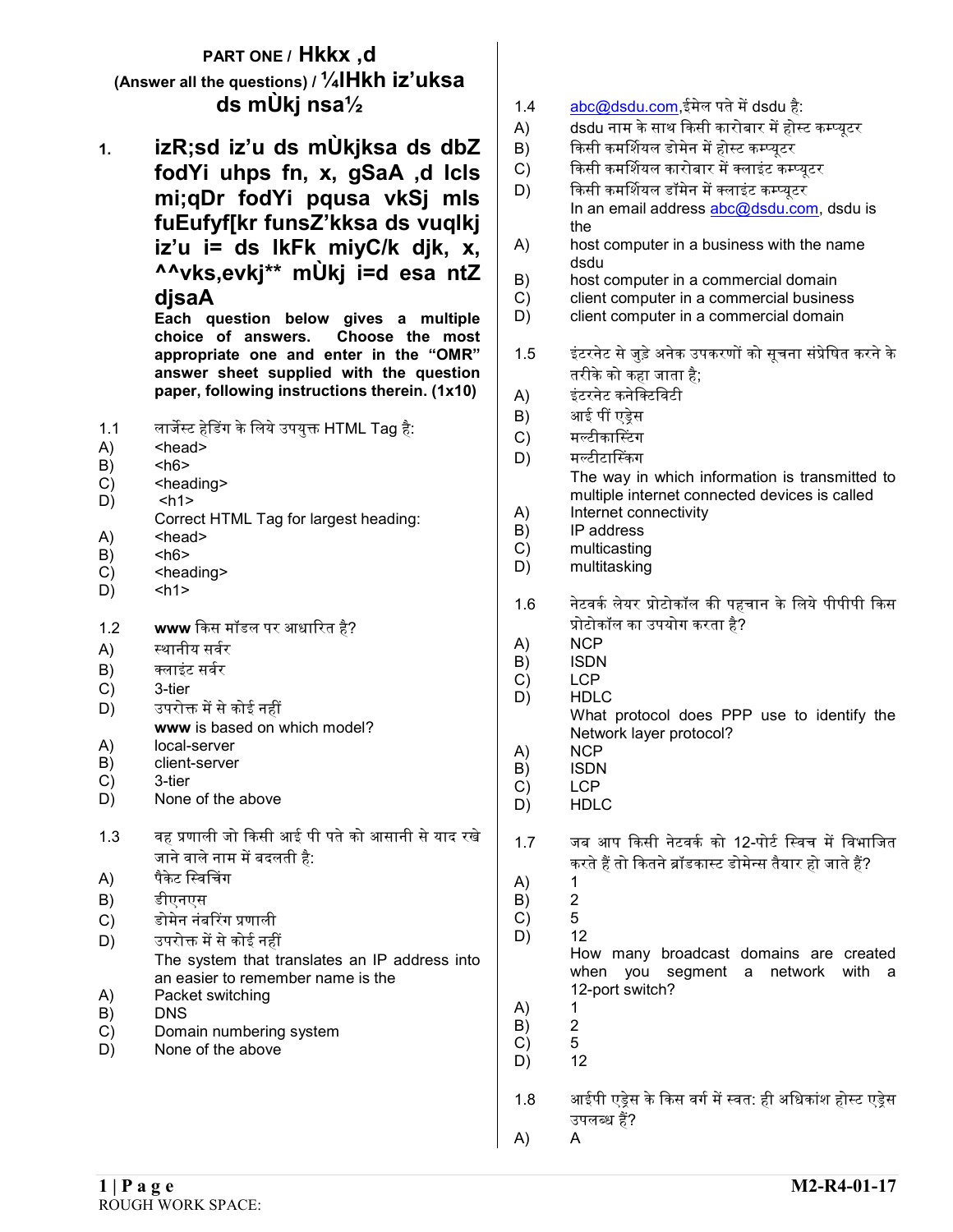- B) B
- C) C
- D) उपरोक्त में से कोई नहीं Which class of IP address has the most host addresses available by default?
- A) A
- B) B
- C) C
- D) None of the above
- 1.9 बैकग्राउंड कलर जोड़ने के लिये उपयुक्त html क्या है?
- A) <background color="yellow">
- B) <br/>body color="yellow">
- C) <br/>
<br/>body bgcolor="yellow">
- D) <br/>body bg="yellow"> What is the correct html for adding a background color?
- A) <br/>  $\blacktriangle$  <br/>background color="yellow">
- B) <br/>body color="yellow">
- C) <br/>body bgcolor="yellow">
- D) <br/>body bg="yellow">
- $1.10 \qquad \qquad \overline{ }$ से Physical addresses बदल जायेंगे
- A) ᭡वॉइंट-से-पॉइंट
- B) हॉप सेहॉप
- C) प्रेषक से प्राप्तकर्ता
- D) फ्रेम से फ्रेम
- Physical addresses will change from
- A) Point-to-point
- B) hop to hop
- C) sender to receiver
- D) frame to frame
- 2- uhps fn, x, izR;sd fooj.k ;k rks lR; ;k vlR; gSA ,d lcls mi;qDr fodYi pqusa vkSj mls fuEufyf[kr funsZ'kksa ds vuqlkj iz'u i= ds lkFk miyC/k djk, x, ^^vks,evkj\*\* mÙkj i=d esa ntZ  $disaA$   $(1x10)$
- 2.1 RSA एक public key cryptographic algorithm है. यदि कोई 'प्राइवेट की' खो देता है तो वह 'पब्लिक की' से पन: तैयार की जा सकती है.
- 2.2 आजकल 'ट्विस्टेड पेअर केबल' बैक्बोन नेटवर्क के लिये पसंद का मा᭟यम है
- 2.3 एलिस स्वयम को बॉब के समक्ष प्रमाणित करने के लिये अपनी निजी 'की' का उपयोग करती है.
- 2.4    ग्राहक-की तरफ के स्क्रिप्ट कई कार्य कर सकते हैं जैसे कि डेटा का प्रमाणीकरण और उपयोगकर्ता को विमर्स योग्य प्रतिसचना प्रदान करना.
- 2.5   प्रत्येक होस्ट टांसपोर्ट लेयर को कार्यान्वित करता है.
- 2.6 इ᭠टरनेट का मानक ᮧोटोकॉल Ethernet है.
- 2.7 पिअर से पिअर नेटवर्क में, कोई भी क्लाइंट कंप्यूटर एक सर्वर भी हो सकता है.
- 2.8 एक हब दो अलग अलग LANs को जोड़ता है.
- 2.9 सर्किट-स्विचिंग की तुलना में पैकेट- स्विचिंग का यह लाभ है कि यह स्मूथ ट्रैफिक की तुलना में ब्रस्टी ट्रैफिक के लिये अधिक उपयोग किया जाता है.
- 2.10 HTML वेब की विषयवस्तु को परिभाषित करने का ᮧोटोकॉल है.

Each statement below is either TRUE or FALSE. Choose the most appropriate one and enter your choice in the "OMR" answer sheet supplied with the question paper, following instructions therein. (1x10)

- 2.1 RSA is a public key cryptographic algorithm. In case one loses the private key, it is possible to reconstruct it from the public key.
- 2.2 Today Twisted Pair cable is the media of choice for backbone networks.
- 2.3 Alice uses her private key to authenticate herself to Bob.
- 2.4 Client-side scripts can perform many functions such as data validation and provide interactive feedback to the user.
- 2.5 Every host implements the transport layer.
- 2.6 The standard protocol of the Internet is Ethernet.
- 2.7 In a peer-to-peer network, any client computer can also be a server.
- 2.8 A hub connects two different LANs.
- 2.9 The advantage of packet-switching over circuitswitching is more pronounced for bursty traffic than for smooth traffic.
- 2. 10 HTML is a protocol to describe web content.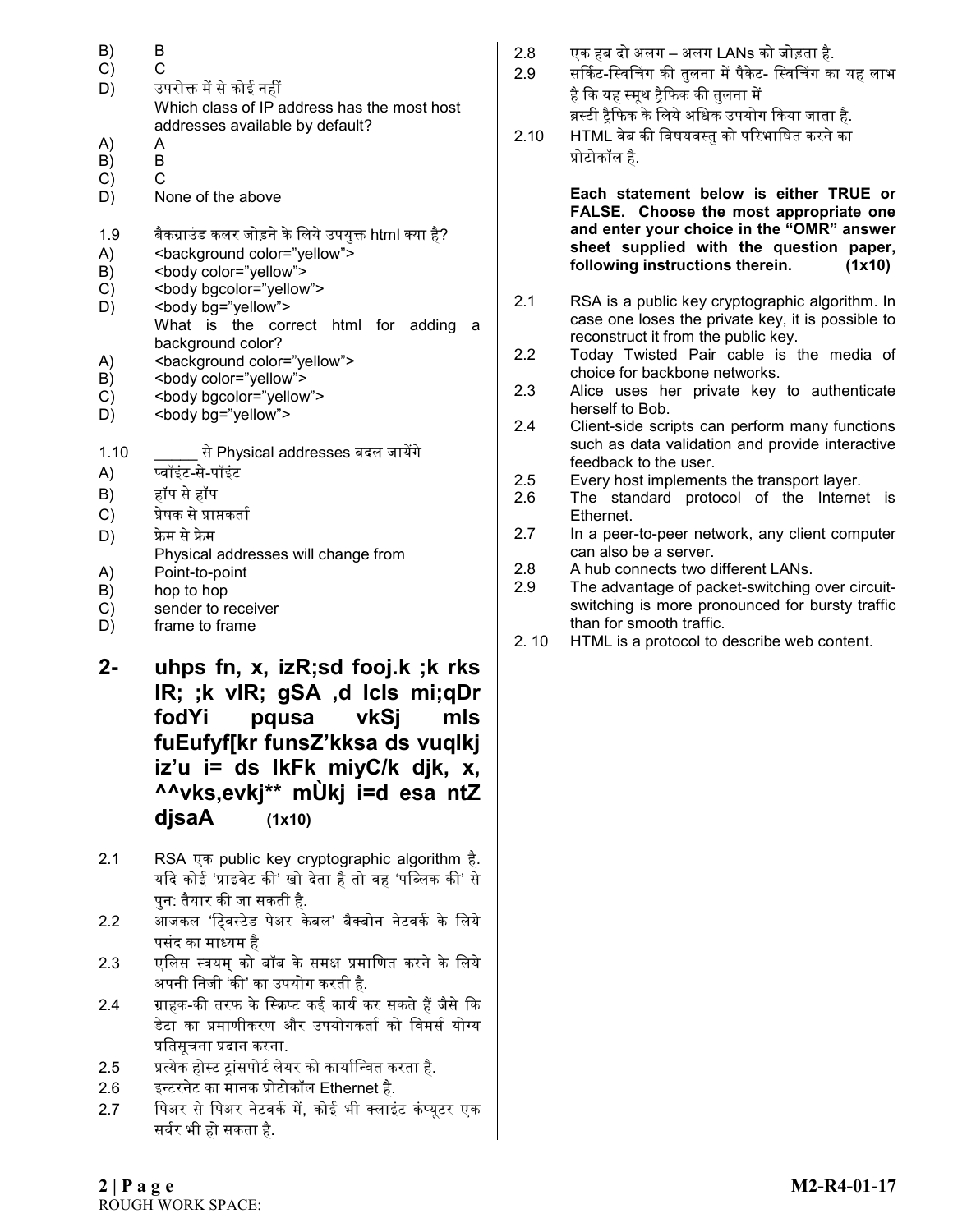## 3- dkWye X esa fn, x, 'kCnksa vkSj okD;ksa dk feyku dkWye Y esa fn, x, fudVre lacaf/kr vFkZ @ 'kCnksa @ okD;ksa ls djsaA muesa fn, x, vuqns'kksa dk ikyu djrs gq, vius fodYi iz'u i= ds lkFk fn, x, ^^vks,evkj\*\* mÙkj i=d esa ntZ djsaA

 $\frac{1}{4}$ 10 $\frac{1}{2}$ 

|          | X                                                                                       |    | Y                  |
|----------|-----------------------------------------------------------------------------------------|----|--------------------|
| $3 - 1$  | इलेक्ट्रॉनिक्स के माध्यम से कारोबार करना                                                | А. | आईपी प्रोटोकॉल     |
| $3 - 2$  | .<br>एक कोने से दूसरे कोने तक प्रवाह नियंत्रण                                           | В. | सिंप्लेक्स         |
| $3-3$    | डिजिटल पेस्टस और हैकर्स क़ो बाहर रखता है.                                               | C. | पीओपी (POP)        |
| $3 - 4$  |                                                                                         | D. | एटीएम (ATM)        |
| $3-5$    | प्रेषण के लिये उत्तम प्रयास अंतरण सेवा प्रदान करता है लेकिन डेटा पहुँचने की गारंटी नहीं | Е. | ई-कॉमर्स           |
|          | है                                                                                      |    |                    |
| $3-6$    | उपयोगकर्ता अपने ई-मेल को एक ही समय में कई उपकरणों में देख सकता है                       | F. | आईएसडीएन(ISDN)     |
| $3 - 7$  | करेक्टर स्टफिंफग                                                                        | G. | आईएमएपी (IMAP)     |
| $3-8$    | सेंट्रल स्विच से जुड़े हुए सभी नोड                                                      | Н. | एसएलआईपी (SLIP)    |
| $3-9$    | सेल स्विचिंग                                                                            | I. | ट्रांसपोर्ट लेयर   |
| $3 - 10$ | पी एस टी एन के परंपरागत सर्किट्स के ऊपर वॉइस, वीडियो, डेटा और सेवाओं का                 | J. | फायरवाल            |
|          | डिजिटल संप्रेषण                                                                         |    |                    |
|          |                                                                                         | Κ. | पीपीपी 1/4 PPP 1/2 |
|          |                                                                                         |    | स्टार              |
|          |                                                                                         | Μ. | मेश                |

4- uhps fn, x, izR;sd okD; esa uhps nh xbZ lwph ls ,d 'kCn ;k okD; dks [kkyh LFkku esa yxk,aA lcls mi;qDr fodYi pqusa vkSj mls fuEufyf[kr vuqns'kksa ds vuqlkj iz'u i= ds lkFk fn, x, ^^vks,evkj\*\* mÙkj i=d esa viuk fodYi ntZ djsaA

 $\frac{1}{4}$ 10 $\frac{1}{2}$ 

| А. | पाट            | В. | हाफ डप्लक्स      | v.  | इमानदारा |
|----|----------------|----|------------------|-----|----------|
| D. | . पीओपी ½POP½  |    |                  |     | गापनायता |
| G. | आईएमएपी (IMAP) | Н. | ब्राडकास्ट       |     | फ्रम     |
| J. | मेश            | Κ. | एमआइएमई ¼ MIME ½ | . . | टलनट     |
| M. | डेटा लिंक लेयर |    |                  |     |          |

4.1 हब एक \_\_\_\_\_\_\_ उपकरण है.

4.2 \_\_\_\_\_\_\_\_ एक इंटरनेट मानक है जो कि एएससीआई, गैर-टेक्स्ट संलग्नक आदि के अलावा अन्य टेक्स्ट की सहायता के लिये ई-मेल का फॉर्मेट ᮧदान करता है.

4.3 aोएसआई मॉडल की लेयर फ्रेम के टेलर का उपयोग गलतियों का पता लगाने के लिये कर सकता है.

4.4 होस्ट पर चल रहे उपयुक्त एप्लिकेसन प्रोग्राम को संदेश भेजने के लिये \_\_\_\_ एड्रेस से अवश्य संपर्क किया जाना चाहिये.

4.5 \_\_\_\_\_\_\_ टोपोलौजी म, ᱶयᳰद ᳰकसी नेटवकᭅमᱶएन उपकरण हᱹ, ᮧ᭜येक उपकरण मᱶके बल केिलयेएन -1 पोटᭅह.ᱹ

 $4.6$  डेटा लिंक लेयर में डेटा की इकाई  $\qquad$  है.

4.7 सम्प्रेष्ण सर्किट, जो दोनो दिशाओं में डेटा संप्रेषित करता है, लेकिन उसी समय नहीं, \_\_\_\_\_\_ है

- 4.8  $\qquad \qquad$ केवल ई-मेल को आपके कम्प्यटर पर डाउनलोड करता है. और सामान्यत: (लेकिन हमेशा नहीं) ई–मेल को रिमोट सर्वर से डिलीट करता है.
- 4.9 रिमोट कम्प्यूटर्स तक पहुँचने के लिये \_\_\_\_\_\_ एक आधार टीसीपी/आईपी प्रोटोकॉल है

4.10 \_\_\_\_\_\_ यह सुनिश्चित करता है कि सूचना केवल उनके द्वारा ही प्राप्त या संशोधित की जा सकती है जो उसके लिये प्राधिकृत हैं

3. Match words and phrases in column X with the closest related meaning/ word(s)/phrase(s) in column Y. Enter your selection in the "OMR" answer sheet supplied with the question paper, following instructions therein. (1x10)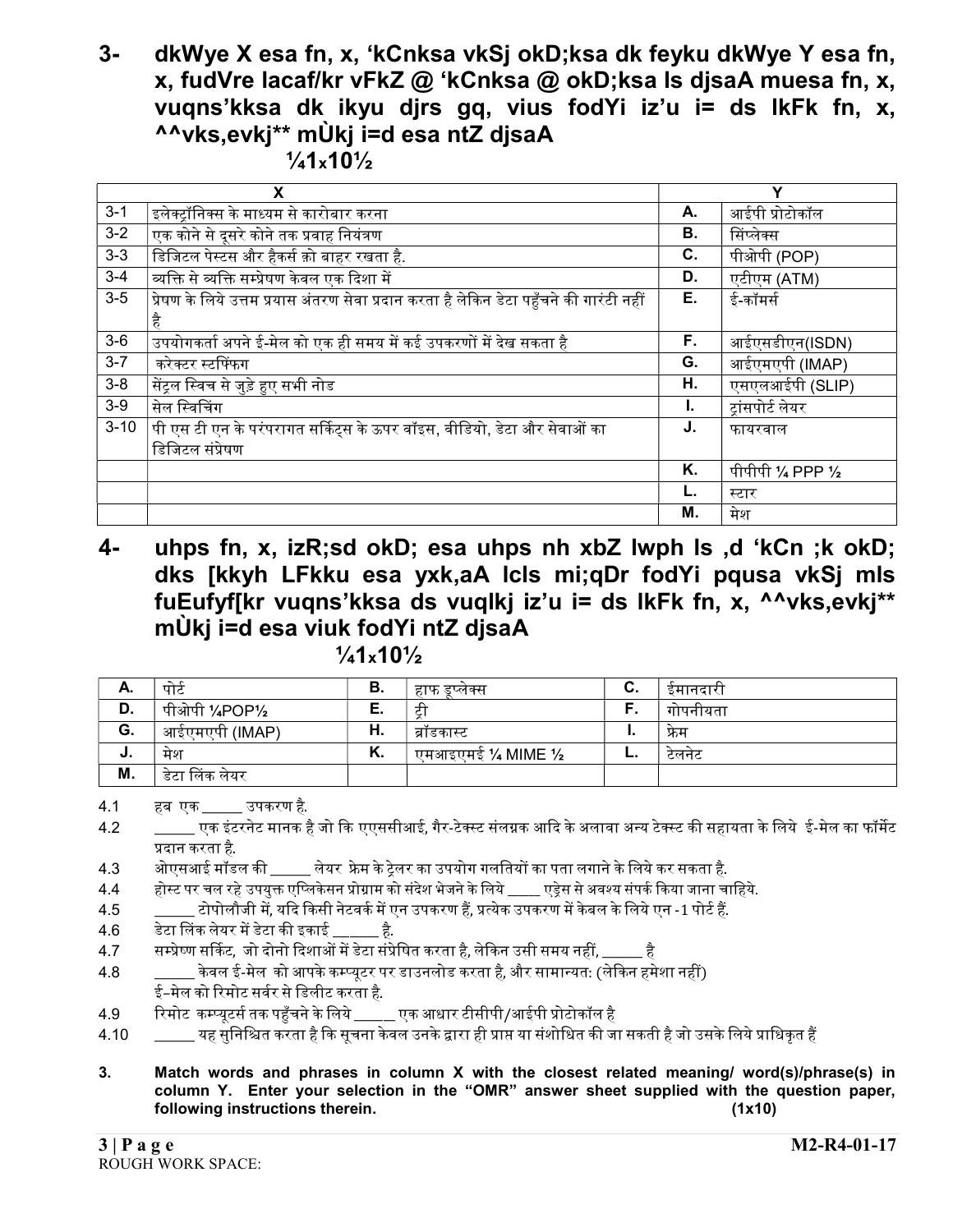|      | X                                                                                                     |    | Υ                  |
|------|-------------------------------------------------------------------------------------------------------|----|--------------------|
| 3.1  | Doing business electronically                                                                         | А. | <b>IP Protocol</b> |
| 3.2  | End-to-end flow control                                                                               | В. | Simplex            |
| 3.3  | Keeps Digital Pests and hackers Out                                                                   | C. | <b>POP</b>         |
| 3.4  | One to one communication in one direction only                                                        | D. | ATM                |
| 3.5  | Provides Best effort delivery service for transmission but does not<br>guaranteed delivery of data    | Е. | E-commerce         |
| 3.6  | User can synchronize their email among multiple devices                                               | F. | <b>ISDN</b>        |
| 3.7  | <b>Character Stuffing</b>                                                                             | G. | <b>IMAP</b>        |
| 3.8  | All nodes connected to a central switch                                                               | Η. | <b>SLIP</b>        |
| 3.9  | Cell Switching                                                                                        | L. | Transport layer    |
| 3.10 | Digital transmission of voice, video, data, and services over the<br>traditional circuits of the PSTN | J. | Firewall           |
|      |                                                                                                       | Κ. | <b>PPP</b>         |
|      |                                                                                                       |    | Star               |
|      |                                                                                                       | М. | Mesh               |

#### 4. Each statement below has a blank space to fit one of the word(s) or phrase(s) in the list below. Choose the most appropriate option, enter your choice in the "OMR" answer sheet supplied with the question paper, following instructions therein. (1x10)

| А. | Port            | В. | Half duplex      | C. | Integrity       |
|----|-----------------|----|------------------|----|-----------------|
| D. | <b>POP</b>      | Е. | Tree             | F. | Confidentiality |
| G. | <b>IMAP</b>     | Н. | <b>Broadcast</b> | ι. | Frame           |
| J. | Mesh            | K. | MIME             |    | Telnet          |
| М. | Data Link Layer |    |                  |    |                 |

4.1 Hub is a device.

- 4.4 To deliver a message to the correct application program running on the host, the \_\_\_\_\_\_\_\_ address must be consulted
- 4.5 In a \_\_\_\_\_\_\_\_ topology, if there are n devices in a network, each device has n-1 ports for cables.
- 4.6 \_\_\_\_\_\_\_\_ is the unit of data at data link layer
- 4.7 Communication circuit that transmit data in both directions but not at same time is
- 4.8 \_\_\_\_\_\_\_\_ simply downloads email to your computer, and usually (but not always) deletes the email from the remote server
- 4.9 **\_\_\_\_\_\_\_\_** is an underlying TCP/IP protocol for accessing remote computers.
- 4.10 \_\_\_\_\_\_\_\_ ensures that information can only be accessed or modified by those authorized to do so.

<sup>4.2</sup> \_\_\_\_\_\_\_\_ is an Internet standard that extends the format of email to support Text other than ASCII, Nontext attachments etc

<sup>4.3</sup> The layer of OSI model can use the trailer of the frame for error detection.